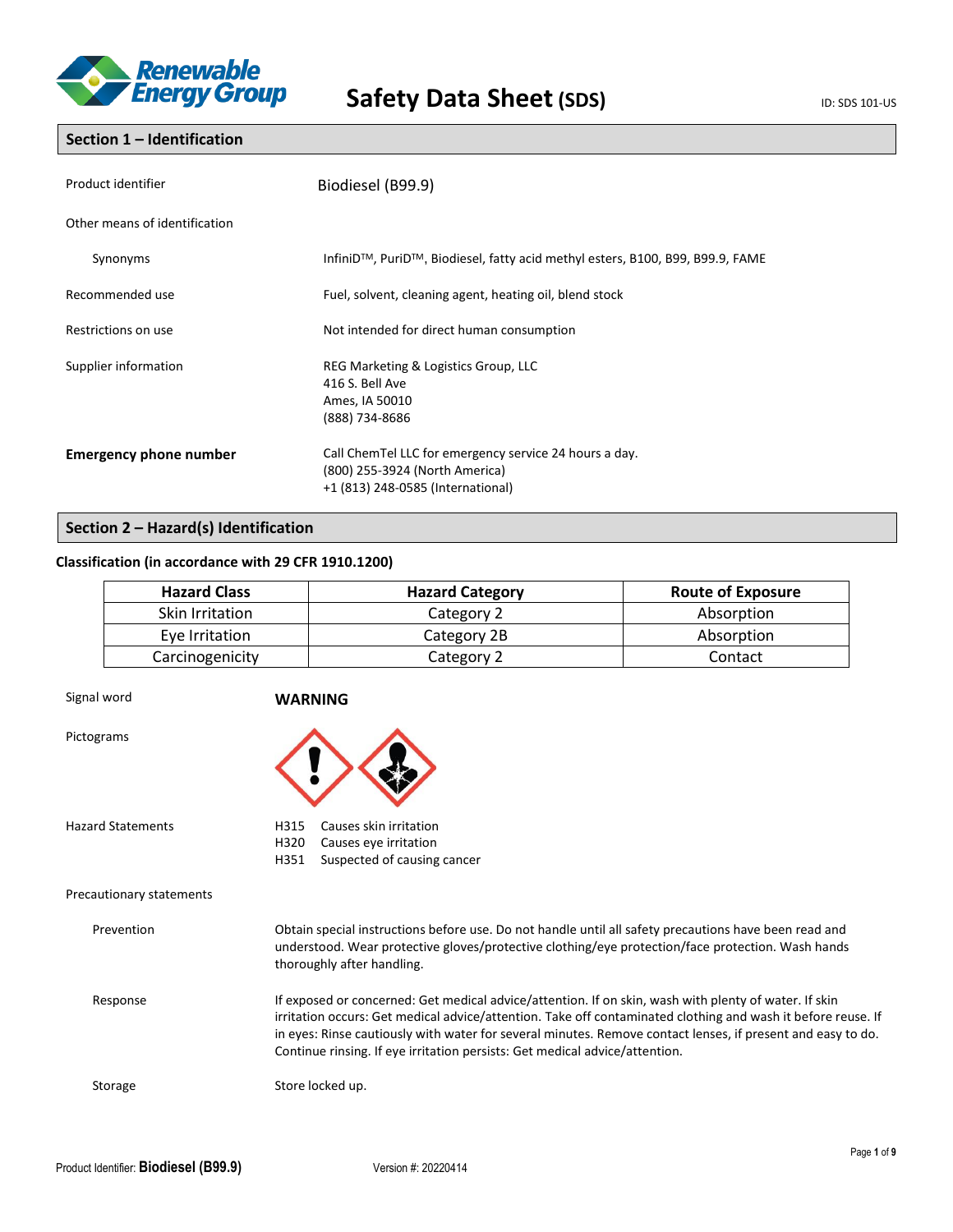

acute toxicity (if ≥ 1%)

## **Safety Data Sheet (SDS)** ID: SDS 101-US

Disposal Dispose of contents/container in accordance with local, state, and federal regulations.

Hazards not otherwise specified None identified

Ingredient(s) with unknown This product is not classified based on testing of the mixture as a whole. Up to 100% of this mixture contains ingredients of unknown acute toxicity.

## **Section 3 – Composition / Information on Ingredients**

| <b>Chemical Name</b>                       | <b>Common Name &amp; Synonyms</b>   | <b>CAS</b> number | % of product |
|--------------------------------------------|-------------------------------------|-------------------|--------------|
| Fatty acids, C14-18 and C16-18-unsatd., Me | Biodiesel, Fatty Acid Methyl Esters | 67762-26-9        | 99-100%      |
| esters                                     |                                     |                   |              |
| Petroleum Fuel Oil                         | Diesel Fuel                         | 68476-30-2        | <1%          |

## **Section 4 – First-Aid Measures**

### First-aid measures for exposure

| <b>Inhalation</b>                            | Move to fresh air. If feeling unwell, seek medical attention.                                                                                                                                 |
|----------------------------------------------|-----------------------------------------------------------------------------------------------------------------------------------------------------------------------------------------------|
| Skin                                         | If on skin, wash with plenty of water. If skin irritation occurs: Get medical advice/attention. Take off<br>contaminated clothing and wash it before reuse.                                   |
| Eyes                                         | If in eyes: Rinse cautiously with water for several minutes. Remove contact lenses, if present and easy to<br>do. Continue rinsing. If eye irritation persists: Get medical advice/attention. |
| Ingestion                                    | Rinse mouth out with water. If feeling unwell, seek medical attention.                                                                                                                        |
| Most important symptoms / effects            |                                                                                                                                                                                               |
| Acute                                        | Causes skin irritation. Causes eye irritation.                                                                                                                                                |
| Delayed / Chronic                            | Suspected of causing cancer.                                                                                                                                                                  |
| Indication of immediate medical<br>attention | Treat symptomatically and supportively.                                                                                                                                                       |
| Special treatment needed, if<br>necessary    | No special treatment identified.                                                                                                                                                              |

| Section $5$ – Fire-Fighting Measures          |                                                                                                                            |  |  |
|-----------------------------------------------|----------------------------------------------------------------------------------------------------------------------------|--|--|
| Suitable extinguishing media                  | Water mist, firefighting foam, dry chemical, carbon dioxide, or clean extinguishing agents (such as<br>Halon or Halotron). |  |  |
| Unsuitable extinguishing media                | Do not use a solid water stream, as it may scatter and spread the fire.                                                    |  |  |
| Specific hazards arising from the<br>chemical | May burn if heated, but does not readily ignite.                                                                           |  |  |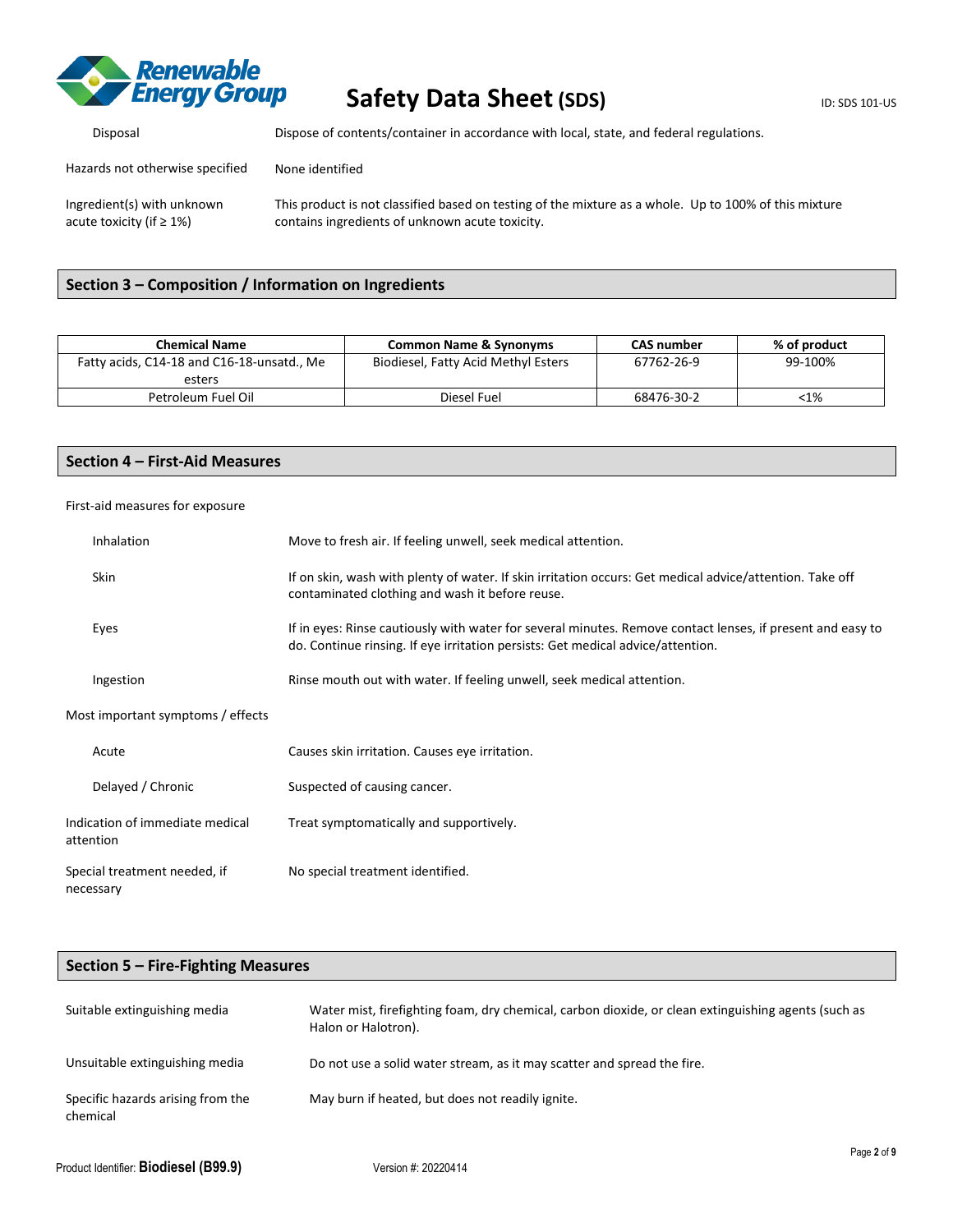

Carbon monoxide, carbon dioxide, nitrogen oxides, and hydrocarbons.

Materials saturated with this product, such as oily rags, used oil dri, soaked insulation pads, etc., may spontaneously combust due to product decomposition in the presence of oxygen. Place all such materials into appropriate oily waste containers (such as metal cans with metal lids or oily waste dumpsters with lids), and dispose of according to local, state, and federal regulations.

Hazardous combustion products include

Protective equipment and precautions for firefighters

Incipient stage fires may be controlled with a portable fire extinguisher. For fires beyond the incipient stage, evacuate all unnecessary personnel. Emergency responders in the immediate area should wear standard firefighting protective equipment, including self-contained breathing apparatus

(SCBA) and full bunker gear. In case of external fires in proximity to storage containers, use water spray to keep containers cool, if it can be done safely. Prevent runoff from entering streams, sewers, storm drains, or drinking water supply.

### **Section 6 – Accidental Release Measures**

| Personal precautions, protective<br>equipment, and emergency procedures | Keep all sources of ignition away from spill. Wear protective garments, impervious oil resistant<br>boots, protective chemical-resistant gloves, and safety glasses. If product has been heated, wear<br>appropriate thermal and chemical protective equipment. If splash is a risk, wear splash resistant<br>goggles and face shield. Shut off source of spill, if safe to do so. Contain spill to the smallest area<br>possible. Isolate immediate hazard area and remove all nonessential personnel. Prevent spilled<br>product from entering streams, sewers, storm drains, unauthorized treatment drainage systems, and<br>natural waterways. Place dikes far ahead of the spill for later recovery and disposal. Immediate<br>cleanup of any spill is recommended. If material spills into or upon any navigable waters and<br>causes a film or sheen on the surface of the water, immediately notify the National Response<br>Center at 1-800-424-8802. |
|-------------------------------------------------------------------------|----------------------------------------------------------------------------------------------------------------------------------------------------------------------------------------------------------------------------------------------------------------------------------------------------------------------------------------------------------------------------------------------------------------------------------------------------------------------------------------------------------------------------------------------------------------------------------------------------------------------------------------------------------------------------------------------------------------------------------------------------------------------------------------------------------------------------------------------------------------------------------------------------------------------------------------------------------------|
| Methods for containment and clean-up                                    |                                                                                                                                                                                                                                                                                                                                                                                                                                                                                                                                                                                                                                                                                                                                                                                                                                                                                                                                                                |
| Small spill / incidental release                                        | Small spills can be cleaned up with a properly rated vacuum system, absorbent inert media (oil dri,<br>sand, or earth), or absorbent pads. Use soapy water or degreaser to remove oily residue from the<br>affected area, then rinse area with water. Place saturated materials in an appropriate oily waste<br>container (metal can with a metal lid or an enclosed oily waste dumpster), and dispose of according<br>to local, state, and federal regulations.                                                                                                                                                                                                                                                                                                                                                                                                                                                                                               |
| Large spill / release                                                   | A spill remediation contractor with oil booms and skimmers may be needed for larger spills or spills<br>that come into contact with a waterway or sensitive wetland. Recover as much product as possible<br>by pumping it into totes or similar intermediate containers. Remove any remaining product with a<br>properly rated vacuum system, absorbent inert media (oil dri, sand, or earth), or absorbent pads.<br>Use soapy water or degreaser to remove oily residue from the affected area, then rinse area with<br>water. Place saturated materials in an appropriate oily waste container (metal can with a metal lid or<br>an enclosed oily waste dumpster), and dispose of according to local, state, and federal regulations.                                                                                                                                                                                                                        |
| Other information                                                       | Materials saturated with this product, such as oily rags, used oil dri, soaked insulation pads, etc., may<br>spontaneously combust due to product decomposition in the presence of oxygen. Place all such<br>materials into appropriate oily waste containers (such as metal cans with metal lids or oily waste<br>dumpsters with lids), and dispose of according to local, state, and federal regulations.                                                                                                                                                                                                                                                                                                                                                                                                                                                                                                                                                    |

## **Section 7 – Handling and Storage**

| Precautions for safe handling | When transferring product, use pipes, hoses, and tanks that are electrically bonded and grounded to<br>prevent the accumulation of static electricity. |
|-------------------------------|--------------------------------------------------------------------------------------------------------------------------------------------------------|
|                               |                                                                                                                                                        |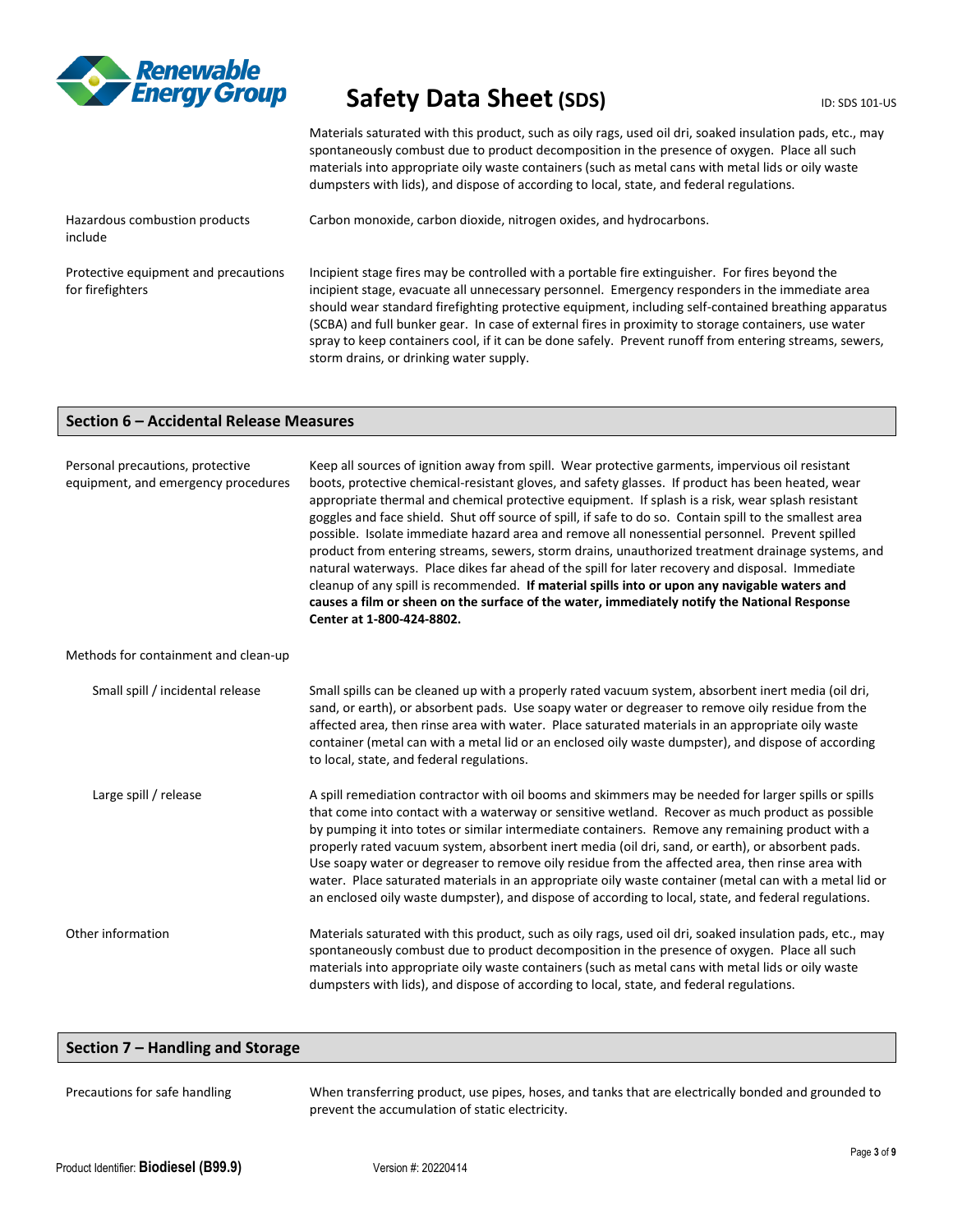

Conditions for safe storage, including incompatibilities

Keep away from strong oxidizing agents, strong reducing agents, strong acids, and strong bases. Store the product in a cool dry place, in a tightly closed container. Storage tanks should have an appropriate ventilation and pressure relief system.

## **Section 8 – Exposure Controls / Personal Protection**

| Precautions for safe handling         | When transferring product, use pipes, hoses, and tanks that are electrically bonded and grounded to<br>prevent the accumulation of static electricity.                                                                                                                                                                                                                                                                                                                                                                                                                                                                                                                                                                                                                      |  |
|---------------------------------------|-----------------------------------------------------------------------------------------------------------------------------------------------------------------------------------------------------------------------------------------------------------------------------------------------------------------------------------------------------------------------------------------------------------------------------------------------------------------------------------------------------------------------------------------------------------------------------------------------------------------------------------------------------------------------------------------------------------------------------------------------------------------------------|--|
| Component exposure limits             | At this time, the constituents have no known exposure limits.                                                                                                                                                                                                                                                                                                                                                                                                                                                                                                                                                                                                                                                                                                               |  |
| Appropriate engineering controls      | Keep product enclosed in primary containment (hoses, pipes, tanks, etc.) to avoid contact with skin.<br>Handle in accordance with good industrial hygiene and safety practices.                                                                                                                                                                                                                                                                                                                                                                                                                                                                                                                                                                                             |  |
| <b>Individual Protection Measures</b> |                                                                                                                                                                                                                                                                                                                                                                                                                                                                                                                                                                                                                                                                                                                                                                             |  |
| Personal protective equipment         |                                                                                                                                                                                                                                                                                                                                                                                                                                                                                                                                                                                                                                                                                                                                                                             |  |
| Eyes / face                           | Wear safety glasses. If splash potential exists, use splash resistant goggles and a face shield.                                                                                                                                                                                                                                                                                                                                                                                                                                                                                                                                                                                                                                                                            |  |
| <b>Skin</b>                           | Wear disposable nitrile or other similar chemical-resistant gloves for incidental contact. For more<br>substantial contact, wear thicker nitrile or other similar chemical-resistant gloves. Wear protective<br>garments, such as a chemical apron, chemical resistant coveralls, or chemical resistant coat and<br>pants, along with impervious oil-resistant boots. Remove soaked protective equipment,<br>decontaminate with soapy water, and rinse thoroughly before reuse. Note: product will cause<br>natural rubbers to degrade at a very rapid rate. Such protective equipment will need to be carefully<br>inspected after decontamination to see if it is still in serviceable condition. Any defective or worn out<br>equipment should be immediately discarded. |  |
| Respiratory                           | No exposure limits are available, but appropriate organic vapor or supplied air respiratory protection<br>may be worn if irritation or discomfort is experienced. Respiratory protection must be provided and<br>used in accordance with all local, state, and federal regulations.                                                                                                                                                                                                                                                                                                                                                                                                                                                                                         |  |

## **Section 9 – Physical and Chemical Properties**

| <b>Appearance - Physical State:</b> | Liquid                       | <b>Appearance - Color:</b>                | Water white to pale yellow to<br>brown if undyed |
|-------------------------------------|------------------------------|-------------------------------------------|--------------------------------------------------|
| Odor:                               | Mild oily or animal fat odor | <b>Odor Threshold:</b>                    | No information available                         |
| pH:                                 | Not applicable               | <b>Melting/Freezing Point:</b>            | -1°C to 20°C / 30°F to 68°F                      |
| <b>Boiling Point/Range:</b>         | >280°C / 536°F (at 1 atm)    | <b>Flash Point:</b>                       | >93°C / >200°F (ASTM D93)                        |
| <b>Evaporation Rate:</b>            | No information available     | Flammability (solid/gas):                 | No information available                         |
| LFL:                                | No information available     | UFL:                                      | No information available                         |
| <b>Vapor Pressure:</b>              | No information available     | <b>Vapor Density:</b>                     | No information available                         |
| <b>Relative Density:</b>            | $0.87 - 0.89$ @ 25°C         | <b>Volatile Organic Compounds:</b>        | No information available                         |
| Solubility $(H20)$ :                | Negligible                   | Solubility (other):                       | No information available                         |
| <b>Auto Ignition Temp.:</b>         | No information available     | <b>Decomposition Temp.:</b>               | No information available                         |
| Viscosity @ 40°C:                   | $3.8 - 5.0$ cSt              | Partition coefficient (n-octanol/water) : | No information available                         |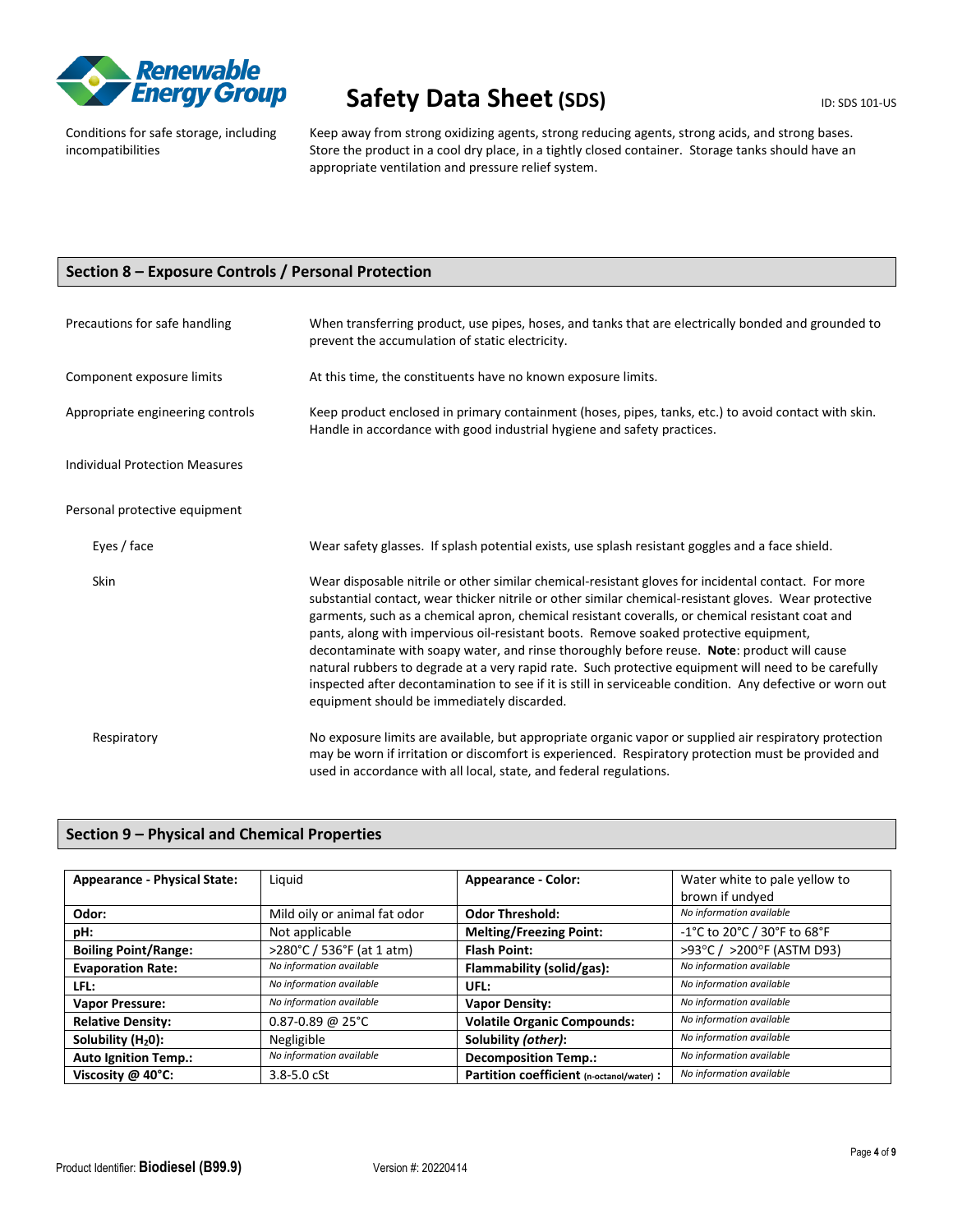

## **Section 10 – Stability and Reactivity**

| Reactivity                         | When handled and stored appropriately, no dangerous reactions are known.                                                                                                                                                          |
|------------------------------------|-----------------------------------------------------------------------------------------------------------------------------------------------------------------------------------------------------------------------------------|
| Chemical stability                 | Stable in closed containers at room temperature under normal storage and handling conditions.                                                                                                                                     |
| Possibility of hazardous reactions | When handled and stored appropriately, no dangerous reactions are known.                                                                                                                                                          |
|                                    | See Sections 5 and 6 regarding spontaneous combustion of product-saturated absorbent materials.                                                                                                                                   |
| Conditions to avoid                | Ignition sources, accumulation of static electricity, heating product to its flash point, or allowing the<br>product to cool below its melting point (otherwise it may solidify and not be transferable until it is<br>reheated). |
| Incompatible materials             | Keep away from strong oxidizing agents, strong reducing agents, strong acids, and strong bases.                                                                                                                                   |
| Hazardous decomposition products   | Carbon oxides, hydrogen sulfide, nitrogen oxides, and hydrocarbons.                                                                                                                                                               |

## **Section 11 – Toxicological Information**

| Likely routes of exposure           | Absorption, ingestion, and inhalation                                                                                                                                                   |
|-------------------------------------|-----------------------------------------------------------------------------------------------------------------------------------------------------------------------------------------|
| Symptoms                            |                                                                                                                                                                                         |
| Inhalation                          | Coughing or irritation                                                                                                                                                                  |
| Ingestion                           | Nausea, vomiting, or feeling unwell                                                                                                                                                     |
| Skin contact                        | Redness or irritation                                                                                                                                                                   |
| Eye contact                         | Redness or irritation and tearing                                                                                                                                                       |
| Acute toxicity                      |                                                                                                                                                                                         |
| Oral                                | LD50 >17,500mg/kg (rat) estimated                                                                                                                                                       |
| Dermal                              | LC50 >2000mg/kg (rat)                                                                                                                                                                   |
| Inhalation                          | No information available                                                                                                                                                                |
| Skin corrosion / irritation         | (rat) after 24 hr exposure, some irritation which subsided within $12 - 14$ days<br>(human) after 24 hr exposure, some minor irritation (less than that of a 4% soap & water solution). |
| Serious eye damage / eye irritation | Industrial experience has shown that product in the eyes can cause redness and irritation which<br>subsides within 7 days.                                                              |
| Sensitization (Respiratory or Skin) | No information available                                                                                                                                                                |
| Germ cell mutagenicity              | No information available                                                                                                                                                                |
| Carcinogenicity                     | This product is not listed as a carcinogen by IARC, NTP, or OSHA                                                                                                                        |
| Component<br>carcinogenicity        | ACGIH Group A3: Confirmed animal carcinogen with unknown relevance to humans                                                                                                            |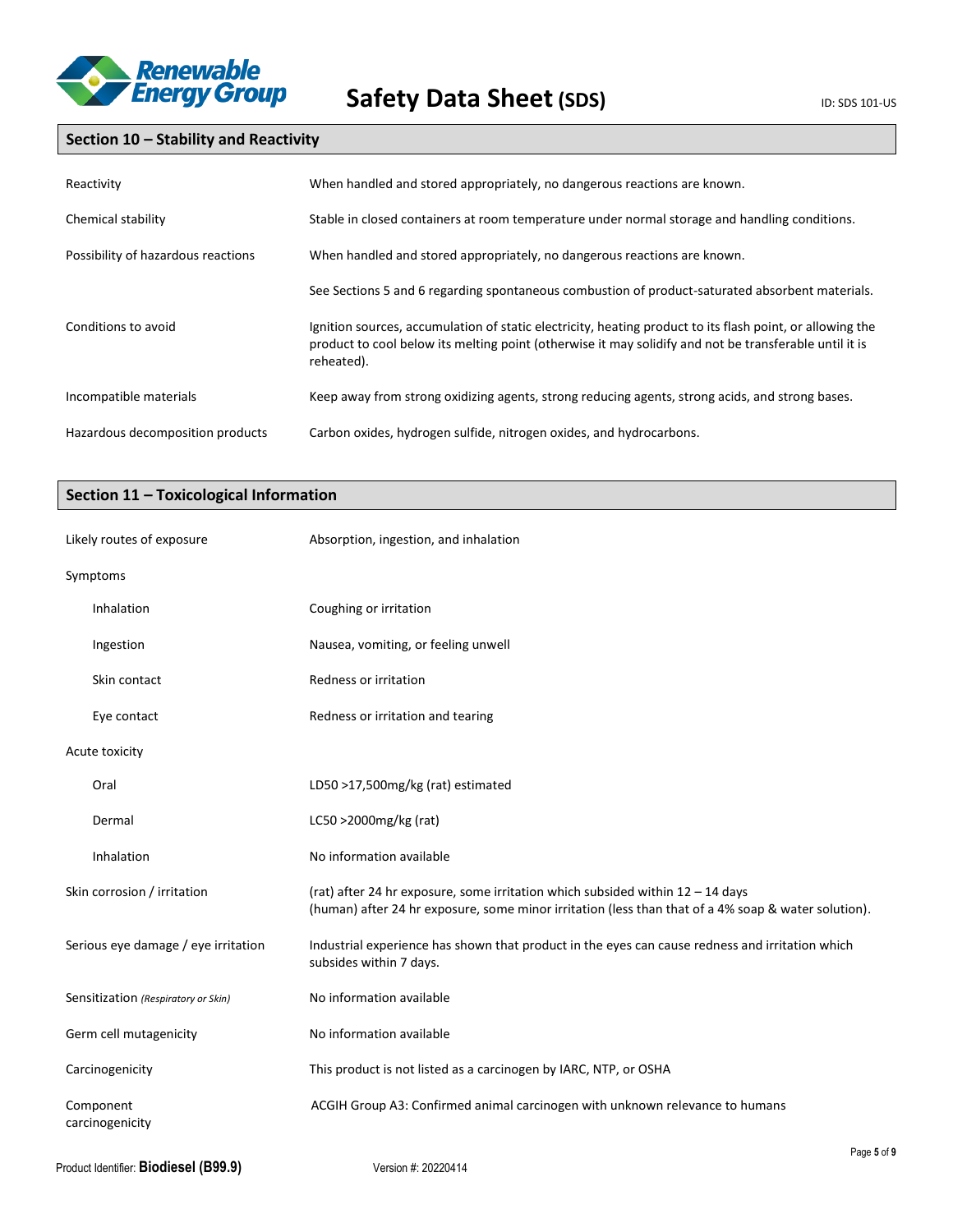

| Reproductive / developmental toxicity | No information available |
|---------------------------------------|--------------------------|
| Specific target organ toxicity        |                          |
| Single exposure                       | No information available |
| Repeated exposure                     | No information available |
| Aspiration hazard                     | No information available |

Fuels, Diesel (0.1% by vol.)

## **Section 12 – Ecological Information**

#### Acute ecotoxicity - short-term exposure

| Fish                                                              | LC50 freshwater fish - 100,000 mg/L                                                              |
|-------------------------------------------------------------------|--------------------------------------------------------------------------------------------------|
| Aquatic Invertebrates                                             | EC50 - 2504 mg/L                                                                                 |
| <b>Aquatic Plants</b>                                             | EC50 Algae - 73,729 mg/L                                                                         |
| Long Term Exposure (fish, aquatic<br>invertebrate, aquatic plant) | 100,000 mg/L                                                                                     |
| Persistence and degradability                                     | Product is biodegradable in aerobic conditions (90% biodegraded within 23 days).                 |
| Bioaccumulative potential                                         | There is a potential for bioaccumulation of this product.                                        |
| Mobility in soil                                                  | No information available                                                                         |
| Other adverse effects                                             | See section 5 & 6 regarding spontaneous combustion of materials that are soaked in this product. |

## **Section 13 – Disposal Considerations**

| Disposal (waste / unwanted product) | This material, as supplied, is not a hazardous waste according to Federal regulations (40 CFR 261).<br>This material could become a hazardous waste if chemical additions are made to this material, or if<br>the material is processed or otherwise altered. Consult 40 CFR 261 to determine whether the altered<br>material is a hazardous waste. Consult the appropriate local, state, regional, or federal regulations<br>for additional requirements. |
|-------------------------------------|------------------------------------------------------------------------------------------------------------------------------------------------------------------------------------------------------------------------------------------------------------------------------------------------------------------------------------------------------------------------------------------------------------------------------------------------------------|
| Disposal (containers with residue)  | Dispose of all containers with residue according to local, state, regional, and federal regulations.                                                                                                                                                                                                                                                                                                                                                       |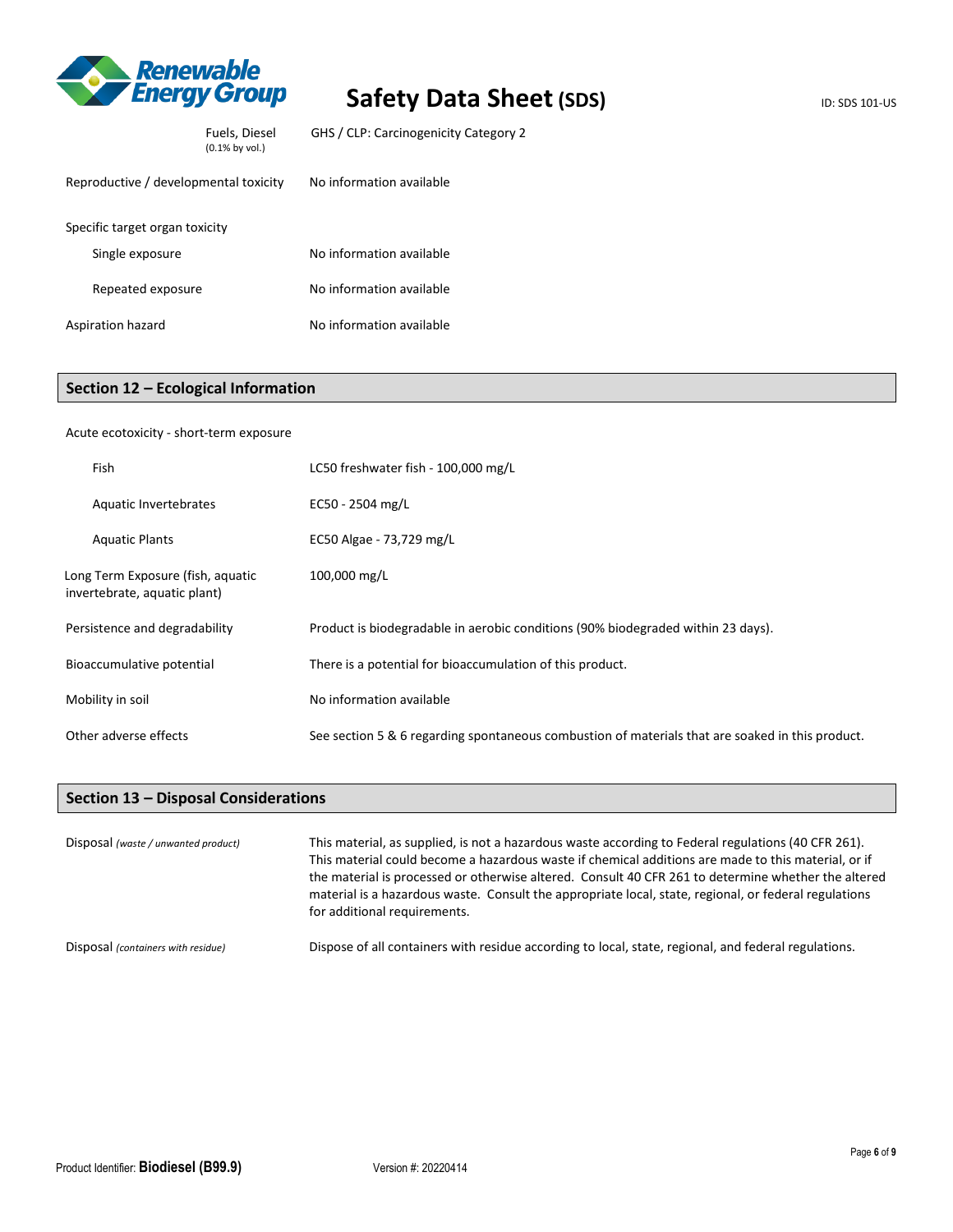

### **Section 14 – Transport Information**

### **DOT**

| <b>ID Number</b>                         | Not Regulated as a hazardous material |
|------------------------------------------|---------------------------------------|
| UN Proper Shipping Name                  | Not Regulated as a hazardous material |
| Transport Hazard Class(es)               | Not Regulated as a hazardous material |
| Packing Group                            | Not Regulated as a hazardous material |
| Placard                                  | Not Regulated as a hazardous material |
| <b>Marine Pollutant</b>                  | No                                    |
| <b>Transport in Bulk Requirements</b>    | Not Regulated as a hazardous material |
| <b>Special Transportation Provisions</b> | Not Regulated as a hazardous material |
| Special Note                             | Not Regulated as a hazardous material |
| Shipping Label                           | None                                  |
| Placard                                  | None                                  |
| (Shipment by truck or rail in bulk)      |                                       |

## **Section 15 – Regulatory Information**

#### **Inventory Listings**

| DSL. | $\boxtimes$ Listed $\Box$ Exempt |
|------|----------------------------------|
| TSCA | $\boxtimes$ Listed $□$ Exempt    |

#### **U.S. Federal Regulations**

**CERCLA**: This material, as supplied, contains the following chemical(s) regulated as hazardous substances under the Comprehensive Environmental Response Compensation and Liability Act (CERCLA) (40 CFR 302) or the Superfund Amendments and Reauthorization Act (SARA) (40 CFR 355). There may be specific reporting requirements at the local, regional, or state level pertaining to releases of this material. None

#### **Clean Water Act:** This product does not contain any chemicals regulated as toxic pollutants pursuant to the Clean Water Act (40 CFR 401.15) when used as recommended.

### **SARA 311/312 Hazard Categories:**

| <b>Hazard Class</b>                                                    |
|------------------------------------------------------------------------|
| Skin Irritation                                                        |
| Eye Irritation                                                         |
| Carcinogenicity                                                        |
| $\Box$ Hazard Not Otherwise Classified (HNOC) – see Section 2 for more |
| information                                                            |

**SARA 313**: Section 313 of Title III of the Superfund Amendments and Reauthorization Act of 1986 (SARA). This product contains the following chemical(s) subject to the reporting requirements of the Act and Title 40 of the Code of Federal Regulations, Part 372:

None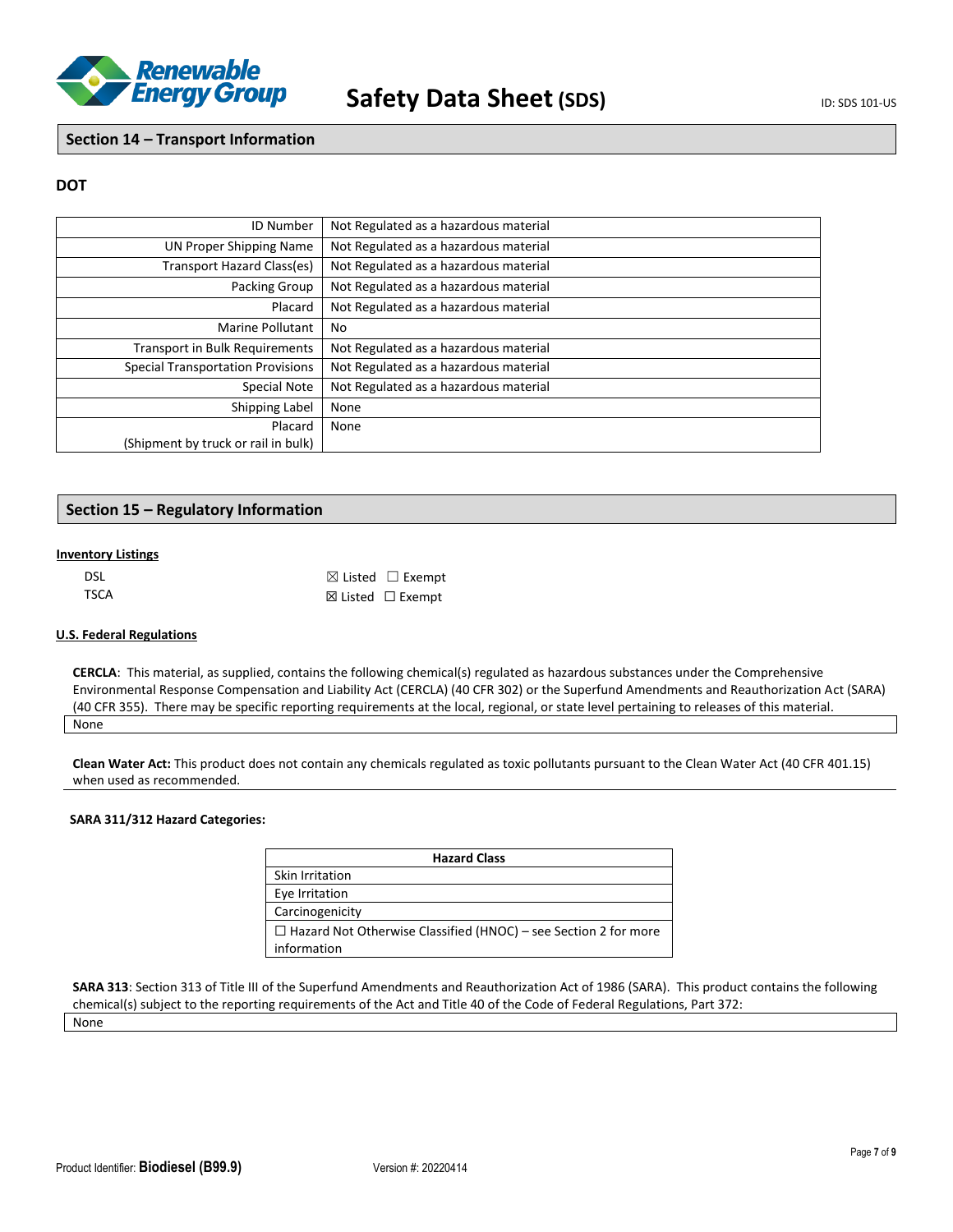

#### **U.S. State Regulations**

```
California Proposition 65:
```
 $\boxtimes$  This product does not contain any Proposition 65 chemicals.

#### **U.S. State Right-to-Know Regulations**:

| <b>New Jersey</b><br>Component | US New Jersey Worker and Community Right-to-know Act<br>(New Jersey Statute Annotated Section 34:5A-5)<br><b>CAS Number</b> |
|--------------------------------|-----------------------------------------------------------------------------------------------------------------------------|
| Fuels, diesel, No 2            | 68476-34-8                                                                                                                  |
| Pennsylvania                   | US Pennsylvania Worker and Community Right-to-know Law<br>(34 PA. Code Chap. 301-323)                                       |
| Component                      | <b>CAS Number</b>                                                                                                           |
| Fuels, diesel, No 2            | 68476-34-8                                                                                                                  |

#### **International Regulations**

#### **European Union Regulations**

European Chemicals Agency (ECHA) Fatty acids, C14-18 and C16-18-unsatd., Me esters EC | 267-007-0 REACH | 01-2119471662-36-0039 Tonnage Band | over 1000 tonnes/year

#### **Section 16 – Other Information**

Issuing Date: Aug 28, 2007

Revision Date: April 14th, 2022

Version #: 20220414

Revision Notes: Added additional synonyms.

| Health Hazard: |  |
|----------------|--|
|                |  |
| Flammability:  |  |
| Instability:   |  |
| Other:         |  |

WARNING: POTENTIALLY HAZARDOUS MATERIAL. IMPROPER USE OR MISHANDLING CAN RESULT IN SERIOUS INJURY OR DEATH. THIS PRODUCT CONTAINS SUBSTANCES WHICH, IF MODIFIED, MAY BE FLAMABLE AND MAY BURN OR EXPLODE IF HEATED OR EXPOSED TO FLAME OR OTHER IGNITION SOURCE OR WATER, OXIDIZING AGENTS, ACIDS OR OTHER CHEMICALS. AVOID INGESTION, INHALATION AND CONTACT WITH SKIN AND EYES.

#### **Disclaimer**

**The information provided on this SDS is correct to the best of our knowledge, information and belief at the date of its publication. The information given is designed only as a guide for safe handling, use, processing, storage, transportation, disposal and release and is not to be considered as a warranty or quality specification. The information relates only to the specific material designated and may not be valid for such material used in combination with any other material or in any process, unless specified in the text.**